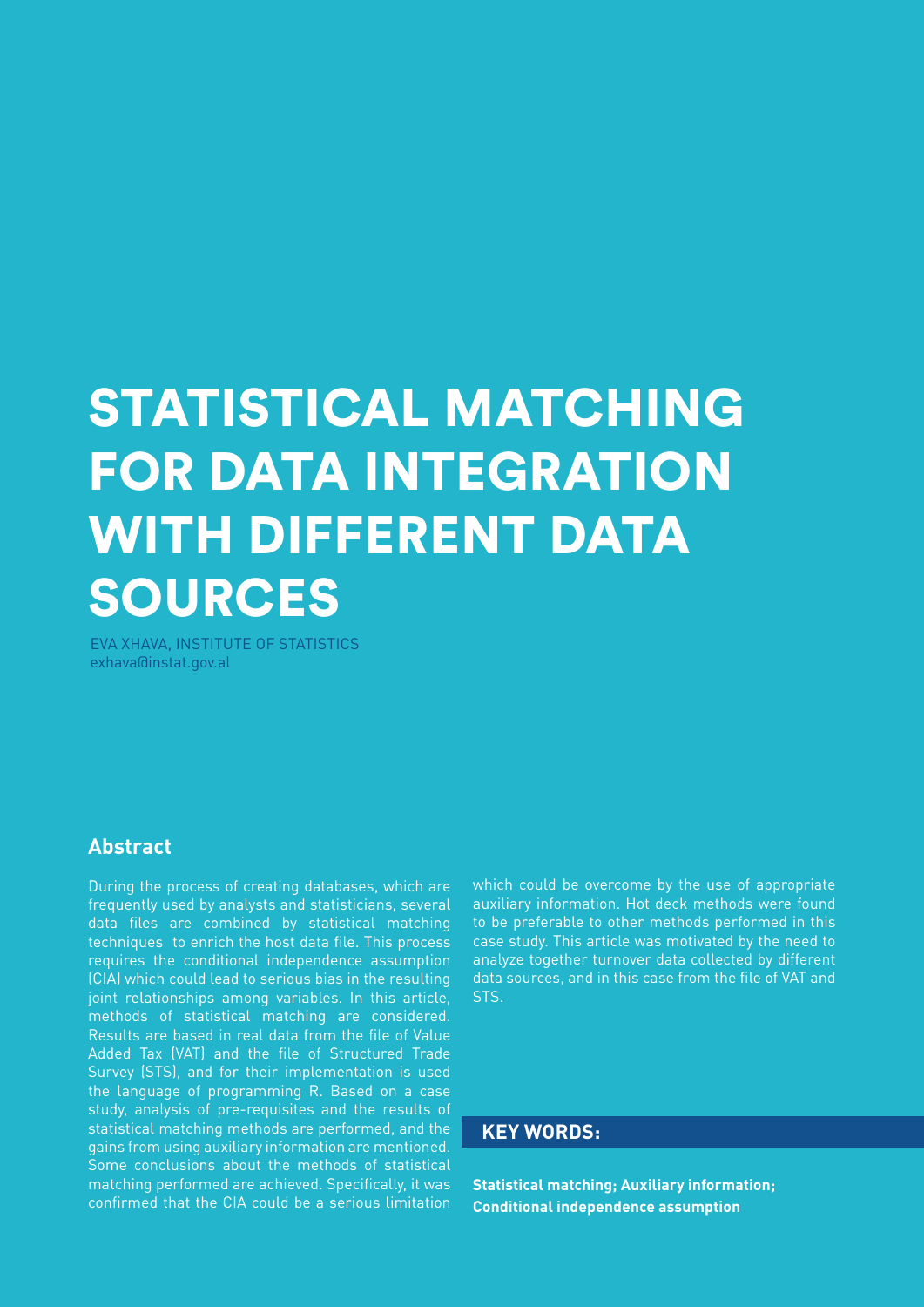# **1. INTRODUCTION**

Statistical matching is a model-based approach for providing joint information on variables and indicators collected through multiple sources<sup>1</sup> (surveys drawn from the same population). The potential benefits of this approach lie in the possibility to enhance the complementary use and analytical potential of existing data sources. Hence, statistical matching can be a tool to increase the efficiency of use given the current data collections. Often the aim of a matching exercise is to enlarge the information scope, but matching techniques have also been used for alignment of estimates observed in multiple surveys and for improving the precision of these estimates by integration with larger surveys. Two main approaches can be delineated in terms of outputs that can be obtained through matching:

a) The macro approach refers to the identification of any structure that describes relationships among the variables not jointly observed of the data sets, such as joint distributions, marginal distributions or correlation matrices (D'Orazio, 2006).

b) The micro approach refers to the creation of a complete micro-data file where data on all the variables is available for every unit. This is achieved by means of the generation of a new data set from two data sets that are based on an informative set of common variables between two 'synthetic micro records'. In practice, matching procedures can be regarded as an imputation problem of the target variables from a donor to a recipient survey. Y, Z are collected through two different samples drawn from the same population; X variables are collected in both samples and they are correlated with both Y and Z. The relation between these common variables with the specific variables observed only in one of the data sets - the donor data set will be explored and used to impute to the units of the other data set - the recipient data set - the variables not directly observed. Thus, a synthetic dataset is generated with complete information on X, Y and Z.

In particular, measures of association between Y and Z conditional on X cannot be estimated and they are usually assumed to be 0. This is the so called conditional independence assumption (CIA), a reference point for assessing the quality of estimates based on matching.

When this condition holds, matching algorithms will produce accurate estimates that reflect the true joint distribution of variables that were collected in multiple sources. It will give the same results

as a perfect linkage procedure. Unfortunately, this assumption rarely holds in practice and it cannot be tested from the data sets. In case the conditional independence does not hold, and no additional information is available, the model will have identification problems and the artificial datasets produced may lead to incorrect inferences.

Another approach for tackling the conditional independence assumption is the use of auxiliary information. Auxiliary information usually comes in one of the following possible types: a) Auxiliary parametric information, obtained from "hook"2 variables.

b) A third data set (C) or an overlap of the two samples (A, B) that provides complete information on (X, Y, Z).

In a macro-matching parametric approach the auxiliary information, generally collected from hook variables, or through previous samples, archives or collection of data, can be particularly useful. Hook variables can contribute to significantly increasing the explanatory power of the common variables and therefore decrease the degree of uncertainty, and can eventually eliminate it completely in some cases. Auxiliary datasets can also be of use in the macro matching approach. The likelihood function can be split into two factors, and the data files A, B and C can be merged into one file. The final report of the ESSnet<sup>3</sup> on Data Integration identifies three main methodologies that focus on the use of auxiliary datasets with complete information:

• Singh et al (1993) proposes a two-step procedure for the use of auxiliary dataset in the context of "hot deck"<sup>4</sup> methods. First, a live<sup>5</sup> value of the variable Z from the data set C is imputed to each unit in data set A using one of the hot deck procedures. Secondly, for each record in A, a final live value from B will be imputed: the one corresponding to the nearest neighbour in B with a distance calculated on the previously determined intermediate value. • Another methodology for the use of auxiliary information which takes into account complex sample designs is provided by Renssen (1998).

Renssen identifies two approaches for providing estimates from the joint dataset, mainly focused on the adjustment of weights:

a) The 'calibration approach' that is obtained under

<sup>1</sup> Donald Rubin

<sup>2</sup> A "hook" variable is a variable in which can be saved a function or several functions which can be used in a special case from an existent program.

<sup>3</sup> European Statistical System

<sup>4</sup> The "hot deck" package contains all the necessary functions to do the hot deck imputations in a set of input data with missed observations using either the best cell method or the probabilistic method.

<sup>5</sup> The live value corresponds to the nearest neighbour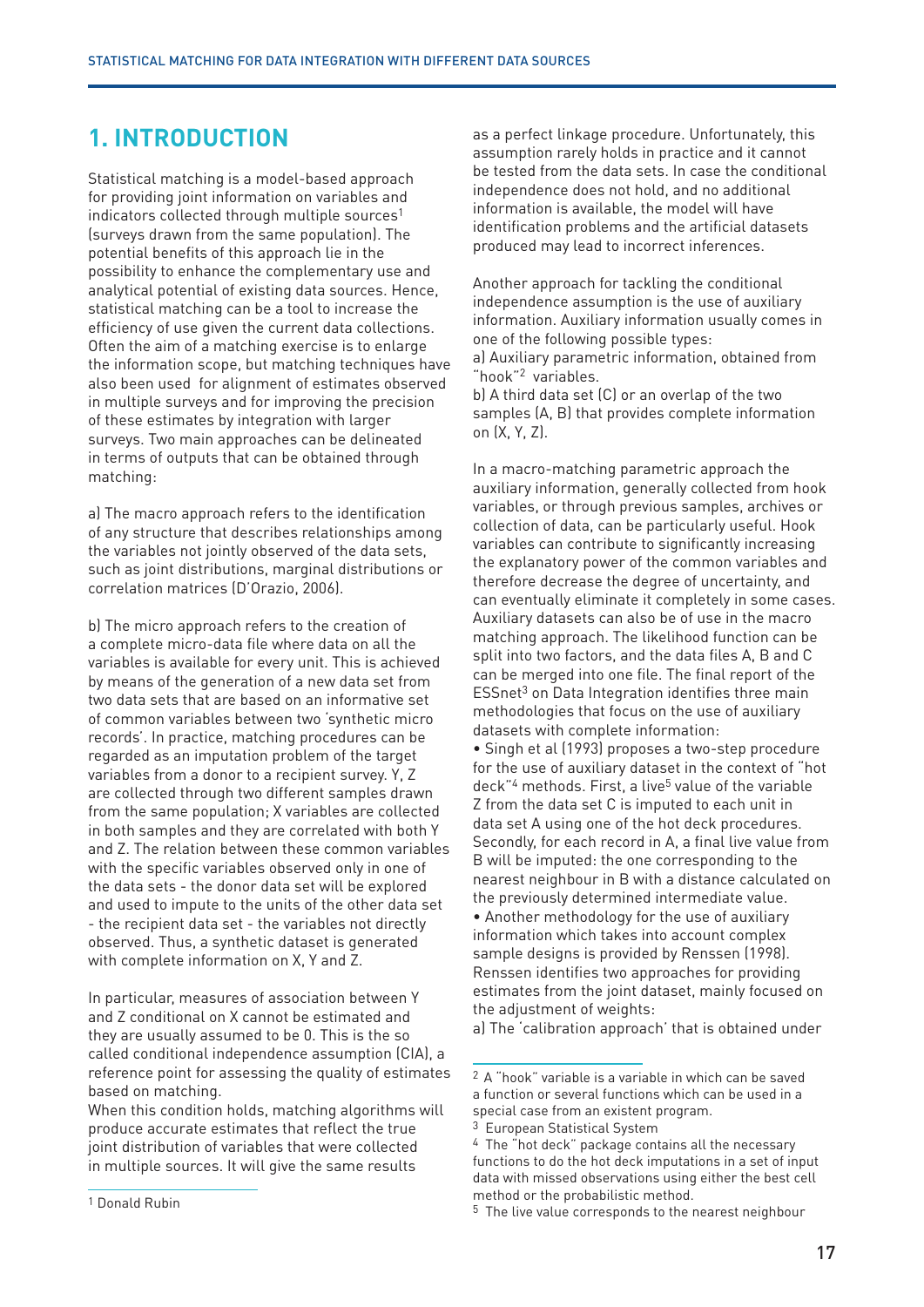the incomplete two way stratification. This approach consists in calibrating the weights in the complete file (C) constraining them to reproduce in C the marginal distributions of Y and Z estimated from files to be matched.

b) A 'matching approach' where a more complex estimate of P (Y, Z) can be obtained under the synthetic two way stratification. Roughly speaking it consists in adjusting the estimates computed under the conditional independence assumption using residuals computed in C between predicted and observed values for Y and Z respectively.

• The third approach was proposed by Rubin (1986) and consists in appending the two data sources A and B. In the case of an overlap of samples, difficulties in estimating the concatenated weights can limit the applicability of this approach.

There is an important need to analyze together the data of turnover collected from different sources. There are two data files that have these data: Value Added Tax File (VAT) and Structured Trade Survey of Economic Enterprises file (STS). On the one hand, VAT file is an important source for the collection of turnover. On the other hand, STS collects a large range of variables relevant for economic analysis, and one of them number of employees. This article aims to test the use of alternative model based techniques to integrate turnover information from VAT into STS file.

The objectives are:

Objective 1: Analysis of the coherence between turnover statistics based on currently collected STS turnover and VAT. This comparative overview of STS coherence with VAT shall provide important insights on the quality of the information collected in STS. Objective 2: Assess the quality of turnover obtained through statistical matching in combination with variables collected in STS.

In the section 2 of the study are presented the main implementation steps of matching, highlighting the main results in relation to the two objectives. Meanwhile section 3 summarizes the main conclusions and recommendations for the application of statistical matching techniques in this article.

The question of the research is: Is there coherence between the statistics of turnover collected from VAT and STS?

In order to accomplish the objectives of the research, there should be tested the hypothesis on the absence or not of coherence between statistics of turnover collected from STS and VAT.

# **2. STATISTICAL MATCHING: METHODOLOGY AND RESULTS**

The two data sources — VAT as donor and STS as recipient — share a set of common variables consistent in terms of definitions, classifications, marginal and joint distributions, and reference period. The two data sources have the same target population - employees.

## **2.1 METHODOLOGY**

#### **2.1.1 Comparison of distributions for common variables**

On the basis of the selected target population (employees), the consistency of the marginal distributions of common variables is analyzed. The Hellinger distance metric  $(HD)^6$  has been applied as a yardstick of similarity of distributions for the common variable used in the matching process. Below are presented the values of coefficients that compare two distributions of the common variable, NACE (the classification of activities according to the Nomenclature of Economic Activities, NACE Rev. 2).

\$meas

|     | tvd overlap Bhatt Hell |        |  |
|-----|------------------------|--------|--|
| - 0 |                        | $\Box$ |  |

Dissimilarity index: The dissimilarity index is defined as the total variation distance (tvd) between the marginal distributions, and ranges from 0 (completely similar) to 1 (completely dissimilar). This index represents the fraction of records that are causing differences between the compared distributions. The smaller the dissimilarity index is, the more coherent the marginal distributions of the response variable in the donor and the integrated datasets are. Agresti suggests that as long as the dissimilarity rate is less than or equal to 6% (tvd  $\leq 0.06$ ), the compared marginal distributions could be considered consistent.

Overlap: The overlap is the opposite of the dissimilarity index (sum of overlap and tvd is 1). Its value ranges from 0 (completely dissimilar) to 1 (completely similar). The higher the overlap is, the more coherent the compared marginal distributions are.

<sup>6</sup> In probability and statistics, Hellinger distance is used to measure the similarity between two probabilistic distributions.

<sup>7</sup> Hot deck is an imputation method that deals with data that are missed in which every missed value is substituted with an observed value in a survey from a similar entity.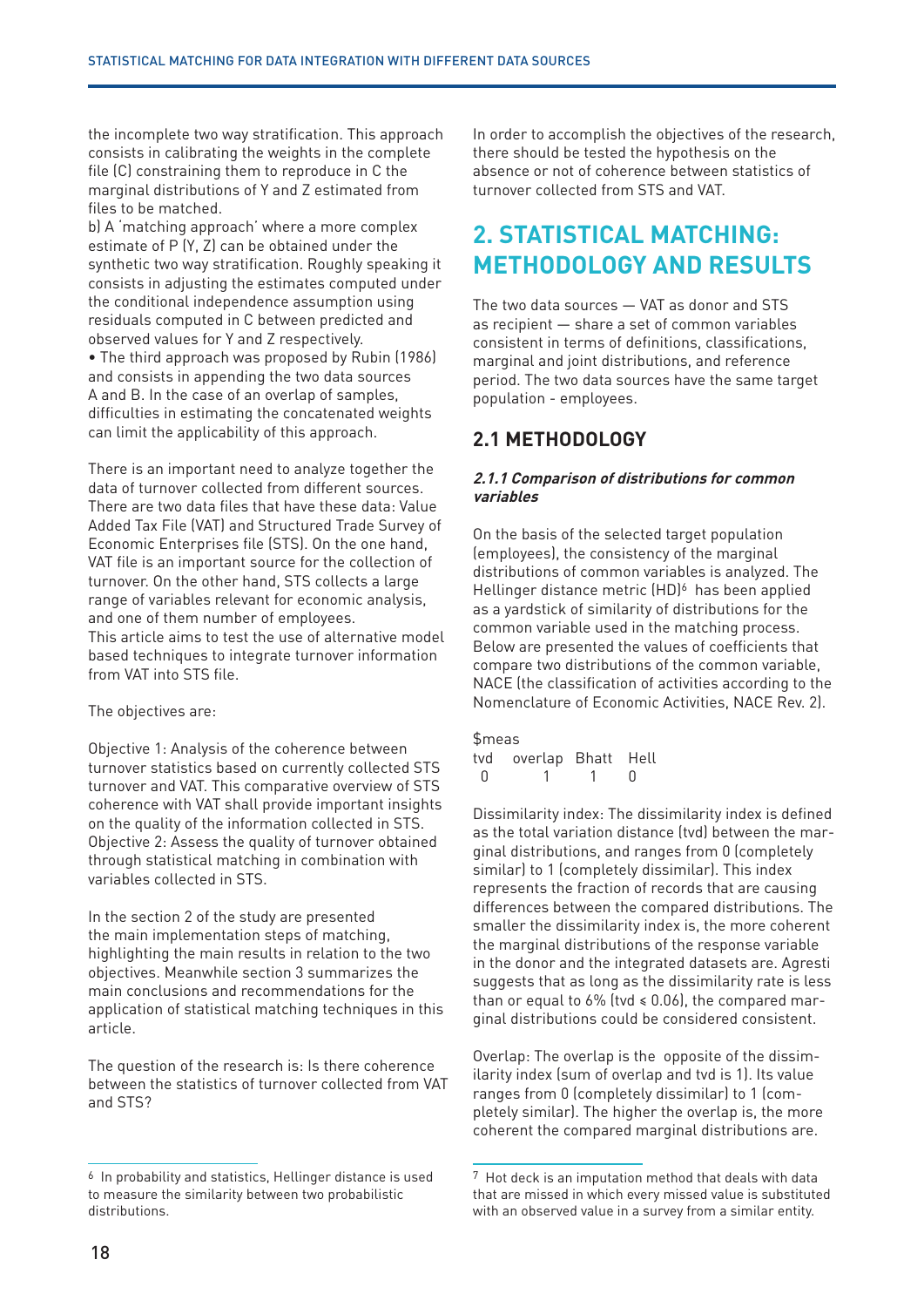To clarify, overlap and tvd are complimentary to each other and their sum is equal to 1. Analogously to Agresti's distributions' consistency suggestion (tvd ≤ 0.06), it can be concluded that an overlap ≥ 0.94 indicates that the compared distributions can be considered as consistent.

Hellinger's Distance: The Hellinger's distance is a dissimilarity index representing the distance between the two marginal distributions, which is non-negative, symmetric, and lies between 0 and √2. Hellinger's distance (Hd) is mathematically related to tvd by the following equation:

#### Hd2 ≤ tvd ≤ Hd√2

Considering this equation and given that tvd  $\leq 0.06$ , one can derive that Hd ≤ 0.042. In literature, when Hellinger's distance ≤ 0.05 the two distributions are considered consistent.

Bhattacharyya Coefficient: The Bhattacharyya coefficient (Bhatt) is a measure of similarity between two distributions, and ranges from 0 to 1. This coefficient could be used to estimate the relative closeness of two distributions. The higher the value of the Bhatt coefficient is, the more similar the distributions are. The Bhatt coefficient can be mathematically related to the Hellinger's Distance through the following equation:

Hd = √1 − bhatt

Taking into account the limits of an acceptable Hellinger's distance (≤ 0.05), the Bhatt coefficient would be acceptable if Bhatt ≥ 0.9975. In order to quantify the similarity between probability distributions of donor and recipient data, the Hellinger distance has been used, which lies between 0 and 1. Value 0 indicates a perfect similarity between two probabilistic distributions, whereas a value of 1 indicates a total discrepancy. Calibration techniques applied explained a perfect similarity for the common variable NACE, considering that Hellinger metric distance is equal to 0.

#### **2.1.2 Analysis of the explanatory power for common variables**

The choice of the matching variables is a crucial point in statistical matching. The conditional independence assumption is the reference point. The fulfilment of this condition guarantees that the joint distribution of matched variables Y and Z will be the same as the one obtained from a perfect linkage procedure.

The set of common variables is made by NACE code (Classification of Activities according to the Nomenclature of Economic Activities, NACE Rev. 2).

#### **2.1.3 Matching methods**

Often the goal is to obtain a complete synthetic micro data file through effective imputation of values to the unobserved variables.

The study is based on the data of the fourth quarter of the year 2016 and are tested several imputation methods like mixed methods for performing statistical matching and "hot deck "7. Mixed.mtc8 function implements some mixed methods to perform statistical matching between two data sources that are showed below:

1. In the case of the estimation method under CIA (rho YZ|X=0) where there are only parameter estimates (micro=FALSE), the estimated correlation matrix is as follows:

#### **Table 1: The matrix of coefficients of correlations estimated under CIA**

|               | <b>NACE</b> | <b>STS120</b> | Turnover   |
|---------------|-------------|---------------|------------|
| <b>NACE</b>   | 1.00000000  |               |            |
| <b>STS120</b> | 0.04865750  | 1.000000000   |            |
| Turnover      | 0.04885995  | 0.002377403   | 1.00000000 |

In the table above STS120 refers to turnover in Structured Trade Survey of Economic Enterprises while Turnover refers to turnover in the file of VAT.

2. In the case of the estimation method with partial correlation coefficient (rho\_YZ|X=0.5) where there are only parameter estimates (micro=FALSE), the estimated correlation matrix is as follows:

#### **Table 2: The matrix of partial correlation coefficients where there are only parameters estimates**

|               | <b>NACE</b> | <b>STS120</b> | Turnover   |
|---------------|-------------|---------------|------------|
| <b>NACE</b>   | 1.00000000  |               |            |
| <b>STS120</b> | 0.04865750  | 1.000000000   |            |
| Turnover      | 0.04885995  | 0.501188700   | 1.00000000 |

3. In the case of the estimation method with partial correlation coefficient (rho\_YZ|X=0.5) where there is an imputation step (micro=TRUE), the estimated correlation matrix is as follows:

#### **Table 3: The matrix of partial correlation coefficients where there is an imputation step**

|               | <b>NACE</b> | <b>STS120</b> | Turnover   |
|---------------|-------------|---------------|------------|
| <b>NACE</b>   | 1.00000000  |               |            |
| <b>STS120</b> | 0.04865750  | 1.000000000   |            |
| Turnover      | 0.04885995  | 0.501188690   | 1.00000000 |

8 This function implements some mixed methods to do statistical matching between two data sources.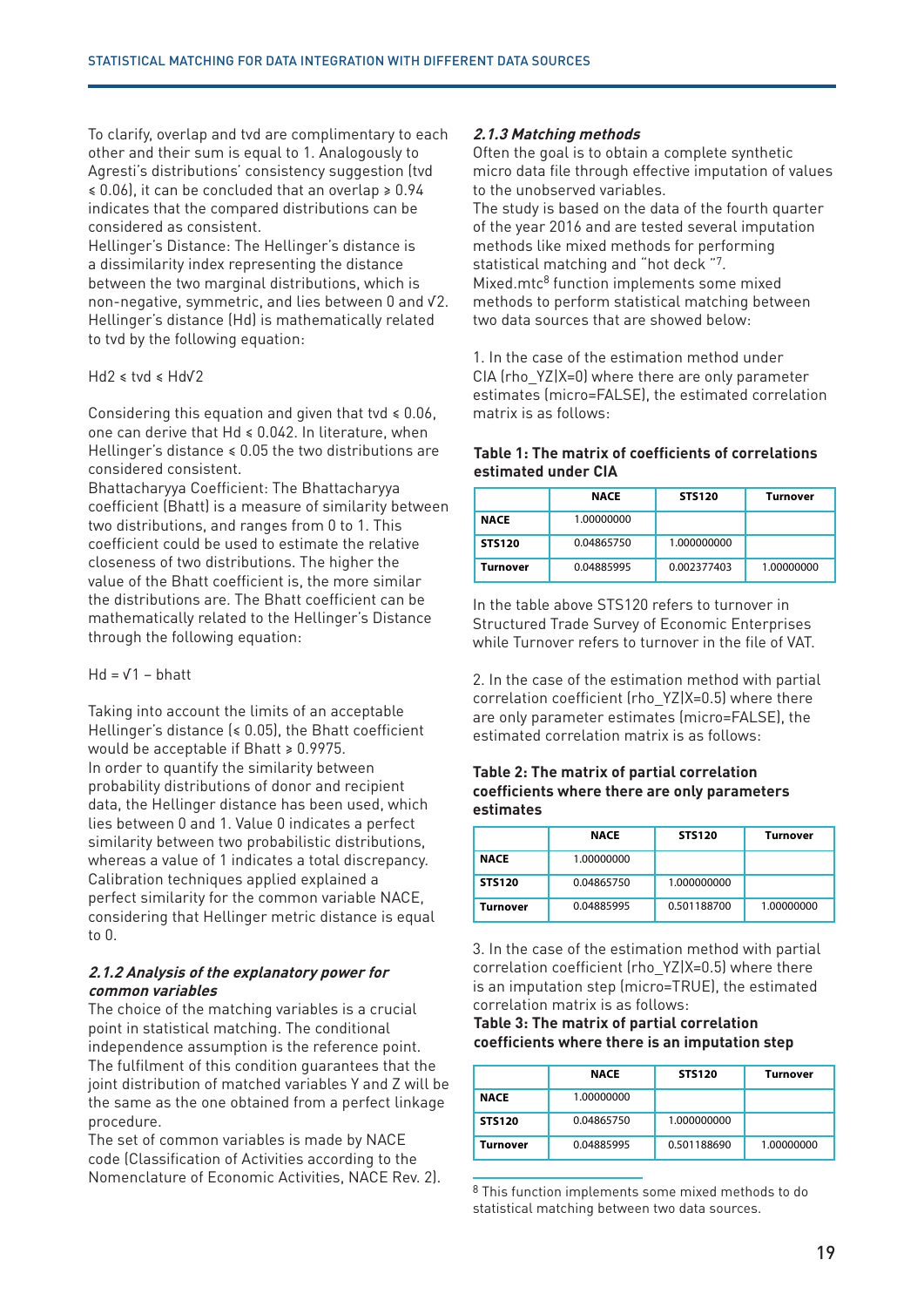4. In the case of Moriarity and Scheuren estimation method under CIA where there are only parameter estimates (micro=FALSE), the estimated correlation matrix is as follows:

#### **Table 4: The matrix of partial correlation coefficients where there are only parameters estimates**

|               | <b>NACE</b> | <b>STS120</b> | Turnover   |
|---------------|-------------|---------------|------------|
| <b>NACE</b>   | 1.00000000  |               |            |
| <b>STS120</b> | 0.04869503  | 1.000000000   |            |
| Turnover      | 0.04889764  | 0.002377403   | 1.00000000 |

5. In the case of Moriarity and Scheuren estimation method with correlation coefficient equal with -0.15 (rho\_YZ=-0.15), the estimated correlation matrix is as follows:

#### **Table 5: The matrix of partial correlation coefficients in the case of Moriarity and Scheuren estimation method**

|               | <b>NACE</b> | <b>STS120</b>  | Turnover   |
|---------------|-------------|----------------|------------|
| <b>NACE</b>   | 1.00000000  |                |            |
| <b>STS120</b> | 0.04869503  | 1.000000000    |            |
| Turnover      | 0.04889764  | $-0.150000000$ | 1.00000000 |

NND.hotdeck function implements the distance hot deck method to match the records of two data sources that share the same variables. This function finds the closest donors computing Euclidean distance on NACE. It creates the synthetic data set filling STS with the turnover of VAT.

Because imputation approaches have usually limited ability to recreate individual level values, results are assessed in terms of preservation of important data distribution aspects and multivariable relationships (Rubin, 1996).

Therefore, to assess the robustness of different methods applied, it is compared the extent to which the observed distributions in the donor (VAT) are preserved in the recipient (STS) files. Hellinger distances are used again to measure the level of similarity of the joint distributions of turnover with key variables.

In a parametric framework, the assumption of conditional independence ensures that data are sufficient to estimate the parameters of the model.

## **2.2 RESULTS**

The quality assessment in the context of matching needs a process approach. Each of the steps (the quality and the coherence of data sources, modelling techniques, matching/imputation algorithms) has a large impact on the quality of results.

When assessing results based on matched datasets, it should be considered the final aim of the analysis and their interpretation according to objectives of the study. Thus, results have to be interpreted in relation to the two-fold objective of the exercise.

Three main criteria were considered throughout the analysis:

1) The consistency of joint distributions (of turnover with matching variables) among

VAT observed, STS imputed and STS observed. The steps are as follow:

a) The comparison between VAT observed and STS observed helps for checking the coherence of common variables. In this particular case, it also helps to assess the quality of turnover information collected in STS with VAT as a benchmark taking into account objective 1.

b) The comparison between VAT observed and STS imputed serves as a quality criterion of matching referencing to objective 2.

c) The comparison between STS observed and STS imputed helps to compare how matching performs, in comparison with collected information in STS.

2) The consistency of different parameters such as totals, means, etc.

3) Test the CIA for specific target variables: turnover.

The objectives of the study are as follow:

**OBJECTIVE 1** - Assess the quality of turnover information in STS with VAT as benchmark

**OBJECTIVE 2** - Assess the quality of STS turnover statistics obtained through matching

#### **Figure 1: Average similarity of joint distributions of turnover of STS**

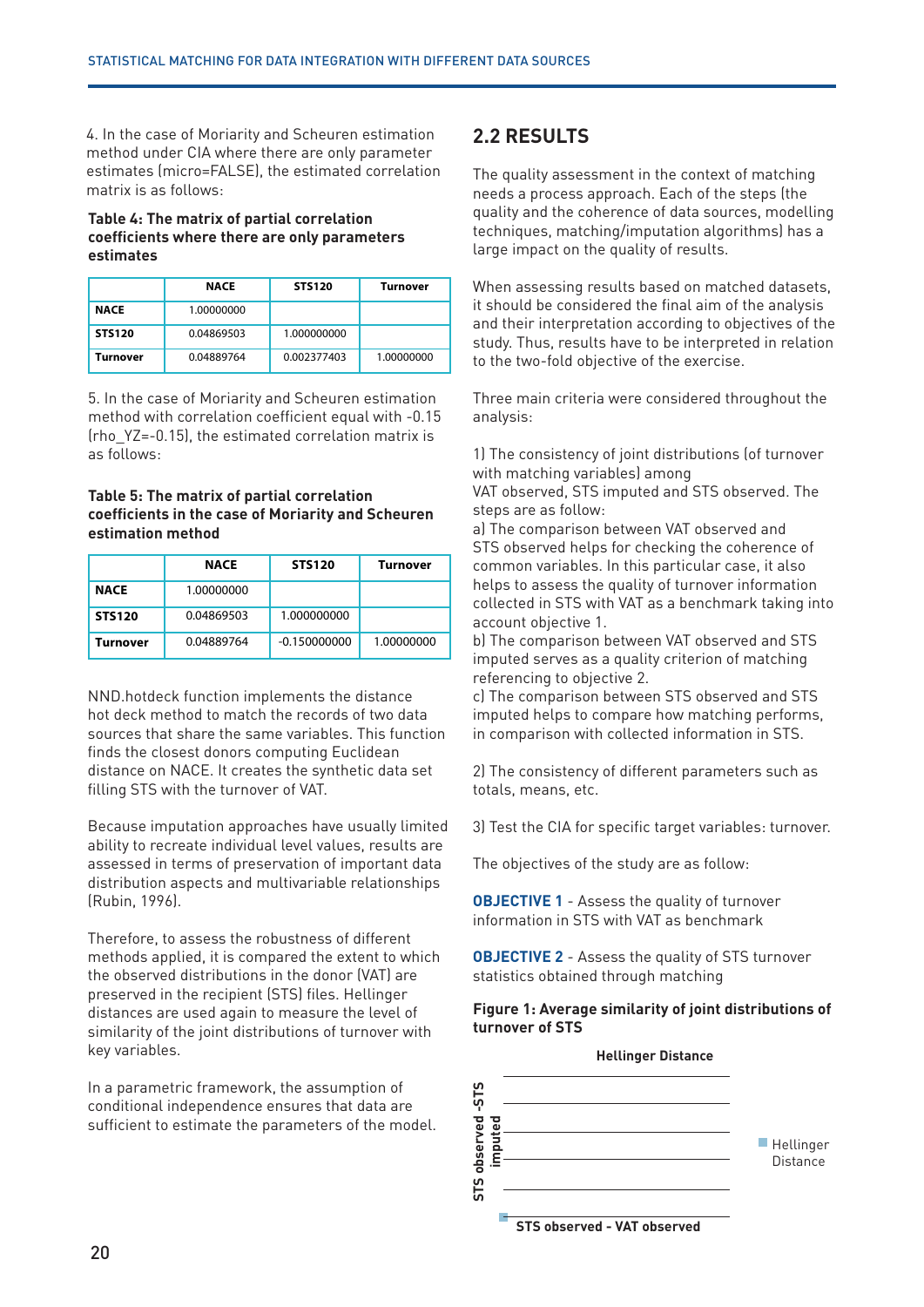To assess the quality of results obtained through statistical matching we refer to two main criteria:

• Preservation of distributions and main parameters between the donor and the recipient.

• Capture the real joint distributions and correlations for variables not collected together.

After an analysis of the imputed turnover information, in general it is noted that the distributional parameters for the turnover variable as well as its joint distribution with matching variables are usually consistent between the donor (VAT observed) and the recipient (STS imputed). For instance, Figure 2 compares the cut-off points for turnover between VAT observed and STS observed for the fourth quarter of 2016. As it is seen, there are similar results both from matching and data collection.

The major limitation of statistical matching is its reliance on implicit assumptions. When imputed turnover need to be analyzed with additional variable collected solely in VAT, one essential condition for success is the existence of good explanatory variables that mediate the relation between these variables.

# **3. CONCLUSIONS AND RECOMMENDATIONS** period and the two data source

In this article, methods of statistical matching are Statistical matching should be considered. Results are based in real data from the ruseful method in order to optir file of VAT and STS, and for their implementation is late the using a small measurement of the share of the sh<br>And the setting and the shitle of a shembull, and the share of the share of the share of the share of the shar used the language of programming R. Based in a case study are performed analysis of pre-requisites measures, compared with a sa and of the results of methods of statistical matching,

strata and mueed, in a not mat<br>**Figure 2: Graphical illustration of VAT observed and** by the dologistic regression, we n **STS imputed for the fourth quarter of 2016** 

and are mentioned the profits from using auxiliary information. This article was based in two objectives and the conclusions are as follow:

**OBJECTIVE 1:** In basis of the analysis, the coherence of turnover of VAT and STS is good.

**OBJECTIVE 2**: An important factor for the joint analysis and matching of STS and VAT is a better coherence of variables. Differences and misalignment of distributions for the common variables used in the matching algorithm can cause discrepancies for turnover related estimates.

Specific matching methods proved to be more robust. However, results tend to be similar and in general estimates from matching are more sensitive to coherence pre-requisites and variables used in the model than the actual matching method employed.

Results show that, when pre-requisites of coherence are met, matching provides good results for marginal distributions and joint distributions that involve dimensions controlled in the model. However, when model assumptions hold, statistical matching can provide good inferences for specific estimates. In the case studied, pre-requisites for matching are met. The two data sources - VAT as donor and STS as recipient – are consistent in terms of definitions, classifications, marginal distributions and reference period and the two data sources have the same target population.

> Statistical matching should be used because it is a useful method in order to optimize the data sources. It allows using a small measure of sample using a priori stratified analysis with a smaller sample measures, compared with a sample not matched with a posteriori stratified analysis.

> Matching avoids a stratified analysis with a lot of strata and indeed, in a not matched case study, while we do logistic regression, we may end up with empty strata.

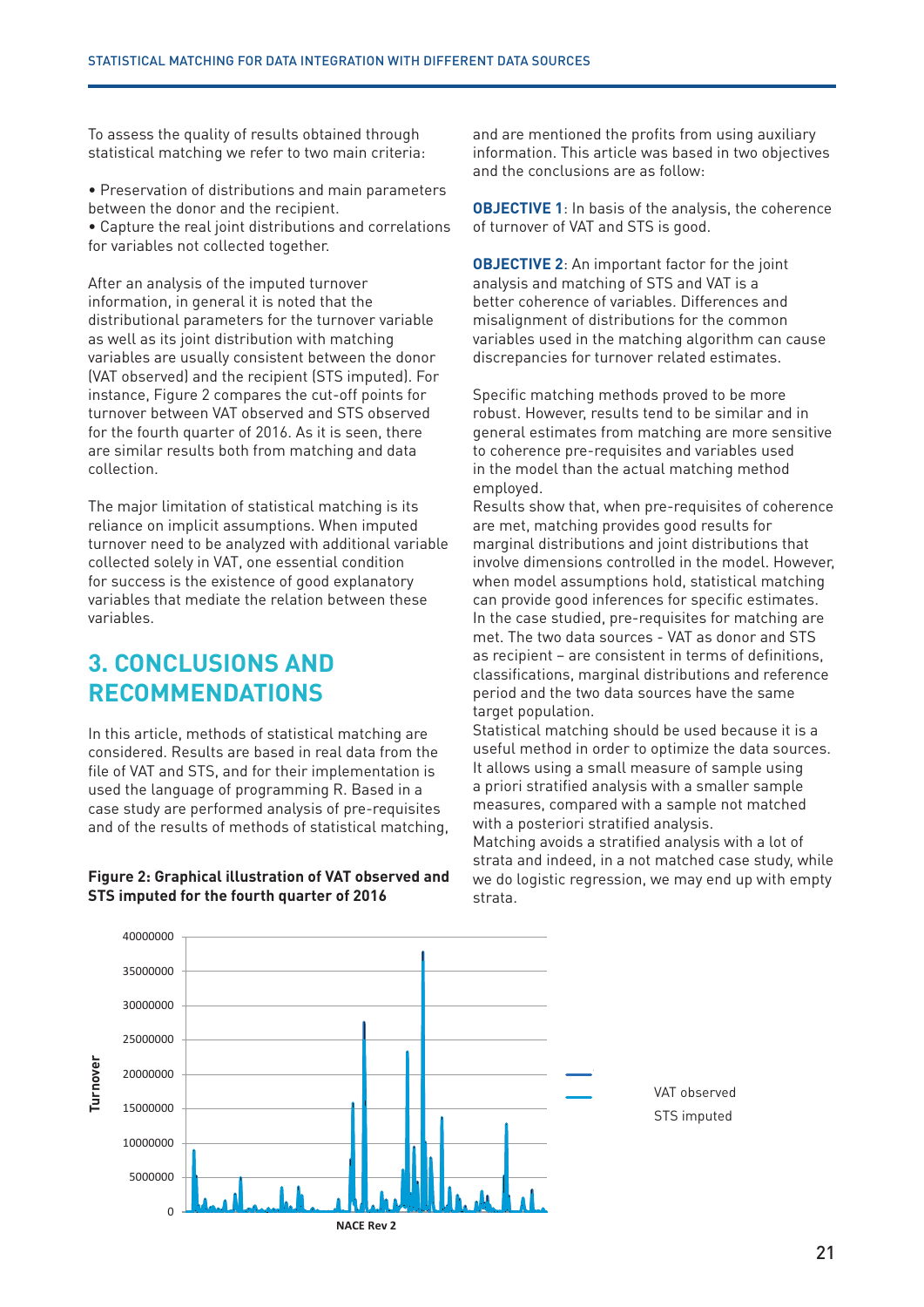## **BIBLIOGRAPHY**

Andridge R.R., Little R.J.A. (2009) "The Use of Sample Weights in Hot Deck Imputation". Journal of Official Statistics, 25(1), 21–36.

Andridge R.R., Little R.J.A. (2009) "The Use of Sample Weights in Hot Deck Imputation". Journal of Official Statistics, 25(1), 21–36.

Andridge R.R., Little R.J.A. (2009) "The Use of Sample Weights in Hot Deck Imputation". Journal of Official Statistics, 25(1), 21–36.

Andridge R.R., Little R.J.A. (2010) "A Review of Hot Deck Imputation for Survey Nonresponse". International Statistical Review, 78, 40–64.

Andridge R.R., Little R.J.A. (2010) "A Review of Hot Deck Imputation for Survey Nonresponse". International Statistical Review, 78, 40–64.

Andridge R.R., Little R.J.A. (2010) "A Review of Hot Deck Imputation for Survey Nonresponse". International Statistical Review, 78, 40–64.

D'Orazio, M. (2014), StatMatch: Statistical Matching (aka data fusion). R package version 1.2.2. http://CRAN.R-project.org/package=StatMatch.

D'Orazio M. (2010) "Statistical matching when dealing with data from complex survey sampling", in Report of WP1. State of the art on statistical methodologies for data integration, ESSnet project on Data Integration, 33–37, http://www.essnet-portal.eu/sites/ default/files/131/ESSnetDI\_WP1\_v1.32.pdf

D'Orazio M. (2010) "Statistical matching when dealing with data from complex survey sampling", in Report of WP1. State of the art on statistical methodologies for data integration, ESSnet project on Data Integration, 33–37, http://www.essnet-portal.eu/sites/ default/files/131/ESSnetDI\_WP1\_v1.32.pdf

D'Orazio M. (2010) "Statistical matching when dealing with data from complex survey sampling", in Report of WP1. State of the art on statistical methodologies for data integration, ESSnet project on Data Integration, 33–37, http://www.essnet-portal.eu/sites/ default/files/131/ESSnetDI\_WP1\_v1.32.pdf

D'Orazio M., Di Zio M., Scanu M. (2006a) "Statistical matching for categorical data: Displaying uncertainty and using logical constraints". Journal of Official Statistics 22, 137–157.

D'Orazio M., Di Zio M., Scanu M. (2006a) "Statistical matching for categorical data: Displaying uncertainty and using logical constraints". Journal of Official Statistics 22, 137–157.

D'Orazio M., Di Zio M., Scanu M. (2006a) "Statistical matching for categorical data: Displaying uncertainty and using logical constraints". Journal of Official Statistics 22, 137–157.

D'Orazio M., Di Zio M., Scanu M. (2006b) Statistical matching: Theory and practice. Wiley, Chichester

D'Orazio M., Di Zio M., Scanu M. (2006b) Statistical matching: Theory and practice. Wiley, Chichester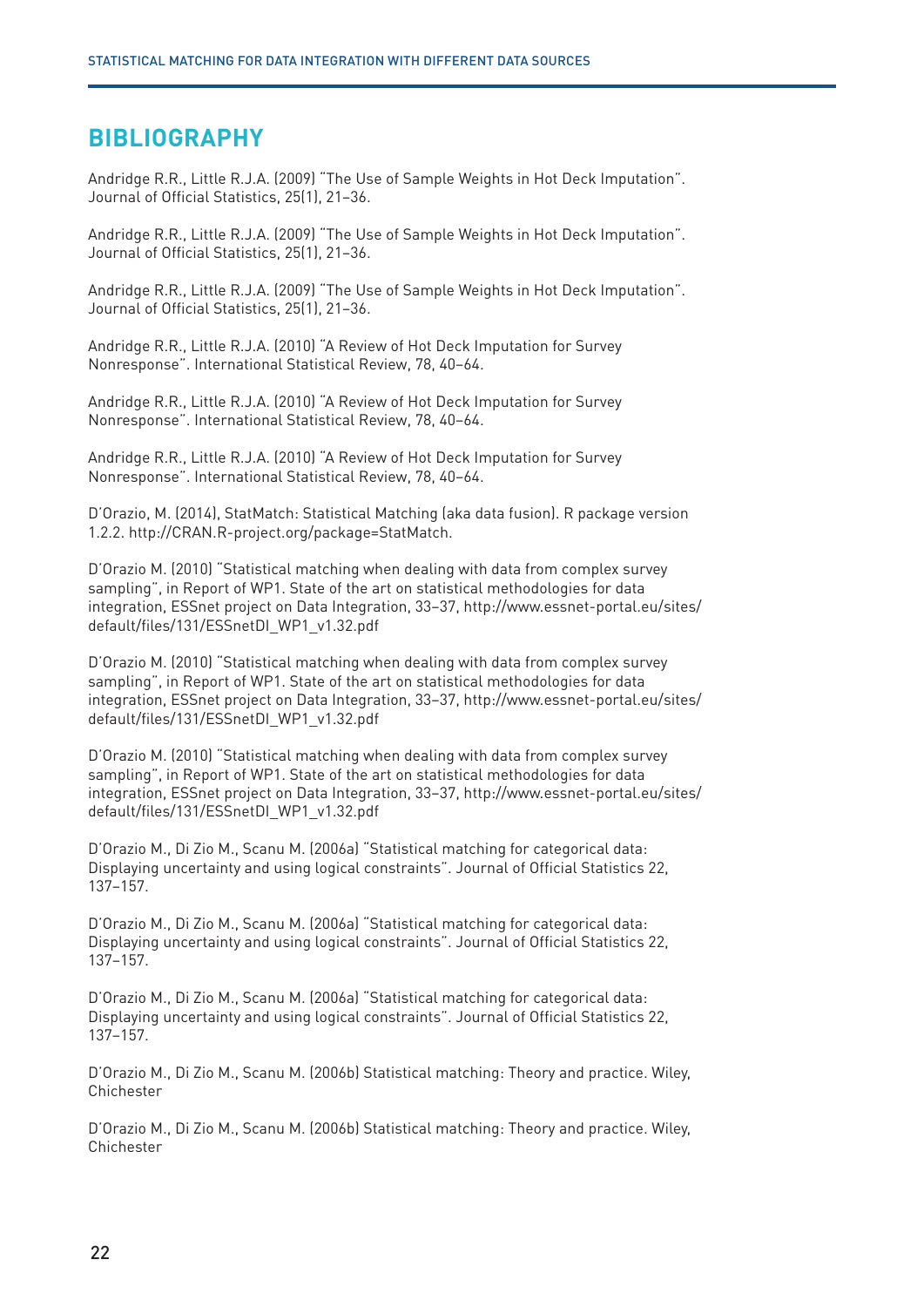D'Orazio M., Di Zio M., Scanu M. (2006b) Statistical matching: Theory and practice. Wiley, Chichester

D'Orazio M., Di Zio M., Scanu M. (2008) "The statistical matching workflow", in: Report of WP1: State of the art on statistical methodologies for integration of surveys and administrative data, "ESSnet Statistical Methodology Project on Integration of Survey and Administrative Data", 25–26. http://cenex-isad.istat.it/

D'Orazio M., Di Zio M., Scanu M. (2008) "The statistical matching workflow", in: Report of WP1: State of the art on statistical methodologies for integration of surveys and administrative data, "ESSnet Statistical Methodology Project on Integration of Survey and Administrative Data", 25–26. http://cenex-isad.istat.it/

D'Orazio M., Di Zio M., Scanu M. (2008) "The statistical matching workflow", in: Report of WP1: State of the art on statistical methodologies for integration of surveys and administrative data, "ESSnet Statistical Methodology Project on Integration of Survey and Administrative Data", 25–26. http://cenex-isad.istat.it/

D'Orazio M., Di Zio M., Scanu M. (2010) "Old and new approaches in statistical matching when samples are drawn with complex survey designs". Proceedings of the 45th "Riunione Scientifica della Societa' Italiana di Statistica", Padova 16–18 June 2010.

D'Orazio M., Di Zio M., Scanu M. (2010) "Old and new approaches in statistical matching when samples are drawn with complex survey designs". Proceedings of the 45th "Riunione Scientifica della Societa' Italiana di Statistica", Padova 16–18 June 2010.

D'Orazio M., Di Zio M., Scanu M. (2010) "Old and new approaches in statistical matching when samples are drawn with complex survey designs". Proceedings of the 45th "Riunione Scientifica della Societa' Italiana di Statistica", Padova 16–18 June 2010.

D'Orazio M., Di Zio M., Scanu M. (2012) "Statistical Matching of Data from Complex Sample Surveys". Proceedings of the European Conference on Quality in Official Statistics - Q2012, 29 May–1 June 2012, Athens, Greece.

D'Orazio M., Di Zio M., Scanu M. (2012) "Statistical Matching of Data from Complex Sample Surveys". Proceedings of the European Conference on Quality in Official Statistics - Q2012, 29 May–1 June 2012, Athens, Greece.

D'Orazio M., Di Zio M., Scanu M. (2012) "Statistical Matching of Data from Complex Sample Surveys". Proceedings of the European Conference on Quality in Official Statistics - Q2012, 29 May–1 June 2012, Athens, Greece.

D'Orazio M., Di Zio M., Scanu, M. (2005) "A comparison among different estimators of regression parameters on statistically matched files trough an extensive simulation study". Contributi Istat, 2005/10

D'Orazio M., Di Zio M., Scanu, M. (2005) "A comparison among different estimators of regression parameters on statistically matched files trough an extensive simulation study". Contributi Istat, 2005/10

D'Orazio M., Di Zio M., Scanu, M. (2005) "A comparison among different estimators of regression parameters on statistically matched files trough an extensive simulation study". Contributi Istat, 2005/10

D'Orazio, M. (2014), StatMatch: Statistical Matching (aka data fusion). R package version 1.2.2. http://CRAN.R-project.org/package=StatMatch.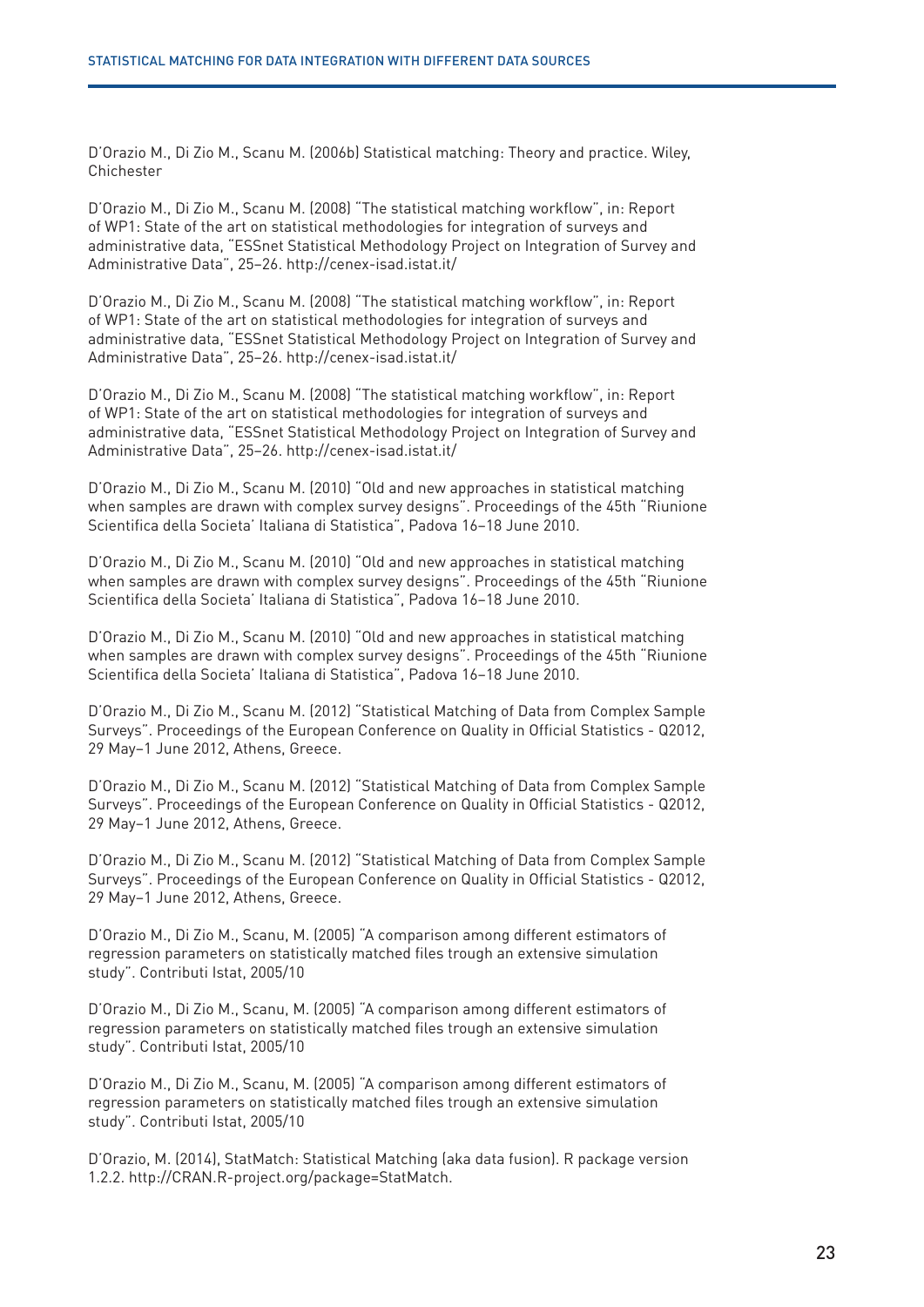D'Orazio, M. (2014), StatMatch: Statistical Matching (aka data fusion). R package version 1.2.2. http://CRAN.R-project.org/package=StatMatch.

D'Orazio, M., Di Zio, M., Scanu, M. (2006), Statistical Matching: Theory and Practice. John Wiley & Sons, Chichester, ISBN: 0-470-02353-8.

D'Orazio, M., Di Zio, M., Scanu, M. (2006), Statistical Matching: Theory and Practice. John Wiley & Sons, Chichester, ISBN: 0-470-02353-8.

D'Orazio, M., Di Zio, M., Scanu, M. (2006), Statistical Matching: Theory and Practice. John Wiley & Sons, Chichester, ISBN: 0-470-02353-8.

Moriarity C., Scheuren F. (2001) "Statistical matching: a paradigm for assessing the uncertainty in the procedure". Journal of Official Statistics, 17, 407–422.

Moriarity C., Scheuren F. (2001) "Statistical matching: a paradigm for assessing the uncertainty in the procedure". Journal of Official Statistics, 17, 407–422.

Moriarity C., Scheuren F. (2001) "Statistical matching: a paradigm for assessing the uncertainty in the procedure". Journal of Official Statistics, 17, 407–422.

Moriarity C., Scheuren F. (2003). "A note on Rubin's statistical matching using file concatenation with adjusted weights and multiple imputation", Jour. of Business and Economic Statistics, 21, 65–73.

Moriarity C., Scheuren F. (2003). "A note on Rubin's statistical matching using file concatenation with adjusted weights and multiple imputation", Jour. of Business and Economic Statistics, 21, 65–73.

Moriarity C., Scheuren F. (2003). "A note on Rubin's statistical matching using file concatenation with adjusted weights and multiple imputation", Jour. of Business and Economic Statistics, 21, 65–73.

R¨assler S. (2002) Statistical matching: a frequentist theory, practical applications and alternative Bayesian approaches. Springer Verlag, New York.

R¨assler S. (2002) Statistical matching: a frequentist theory, practical applications and alternative Bayesian approaches. Springer Verlag, New York.

R¨assler S. (2002) Statistical matching: a frequentist theory, practical applications and alternative Bayesian approaches. Springer Verlag, New York.

Renssen R.H.(1998) "Use of statistical matching techniques in calibration estimation". Survey Methodology 24, 171–183.

Renssen R.H.(1998) "Use of statistical matching techniques in calibration estimation". Survey Methodology 24, 171–183.

Renssen R.H.(1998) "Use of statistical matching techniques in calibration estimation". Survey Methodology 24, 171–183.

Renssen, R. H. (1998), "Use of Statistical Matching Techniques in Calibration Estimation". Survey Methodology, No 24, pp. 171-183.

Renssen, R. H. (1998), "Use of Statistical Matching Techniques in Calibration Estimation". Survey Methodology, No 24, pp. 171-183.

Renssen, R. H. (1998), "Use of Statistical Matching Techniques in Calibration Estimation". Survey Methodology, No 24, pp. 171-183.